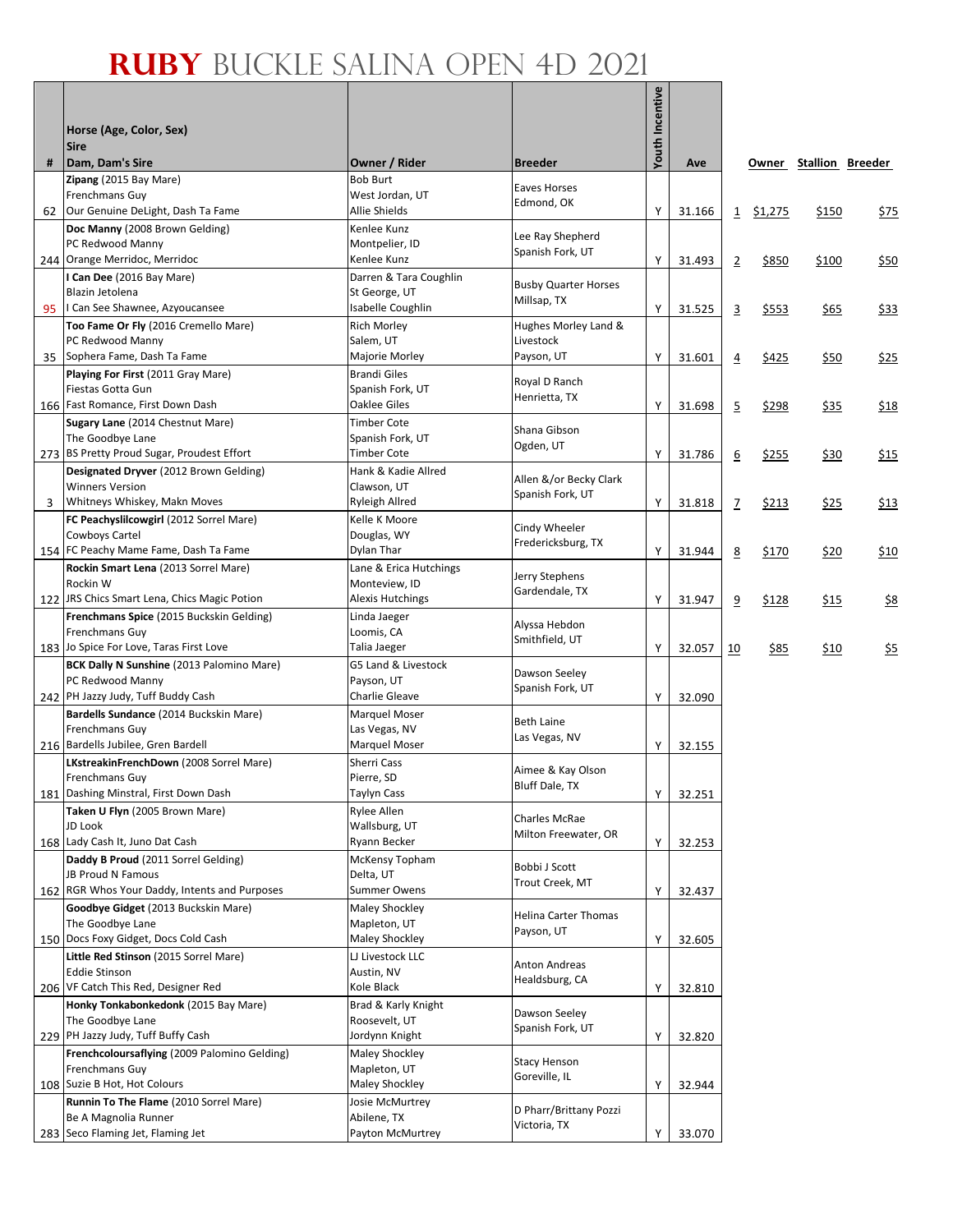## **Ruby** Buckle Salina Open 4D 2021

|    |                                                                          |                                         |                                 | Youth Incentive |        |
|----|--------------------------------------------------------------------------|-----------------------------------------|---------------------------------|-----------------|--------|
|    | Horse (Age, Color, Sex)                                                  |                                         |                                 |                 |        |
|    | <b>Sire</b>                                                              |                                         |                                 |                 |        |
| #  | Dam, Dam's Sire                                                          | Owner / Rider                           | <b>Breeder</b>                  |                 | Ave    |
|    | Speedy Dot Com (2008 Sorrel Mare)                                        | Van & Jake Bass                         | Lance Robinson & Max            |                 |        |
|    | PC Redwood Manny                                                         | Farmington, UT                          | Anderson                        |                 |        |
|    | 231 Speed Dot Com, Sixarun                                               | Timber Cote                             | Spanish Fork, UT                | Y               | 33.164 |
|    | GDR Streakin On Sparks (2016 Buckskin Mare)<br>A Streak Of Fling         | <b>Greg Torgerson</b><br>Richfield, UT  | Carl Hutchings                  |                 |        |
|    | 19 GDR White Lightning, GDR Mr Sparks                                    | Jayda Torgerson                         | St George, UT                   | Y               | 33.624 |
|    | The Goodbye Jane (2016 Chestnut Mare)                                    | Tracina Wilson                          | Hughes Morley Land &            |                 |        |
|    | The Goodbye Lane                                                         | Tabiona, UT                             | Livestock                       |                 |        |
|    | 220 Peps Plain Jane, Blue On Blue Magic                                  | Denim Wilson                            | Spanish Fork, UT                | Υ               | 33.754 |
|    | Pepidots First Down (2014 Sorrel Gelding)                                | LJ Livestock LLC                        | Jake Gorrell                    |                 |        |
|    | First Down French                                                        | Austin, NV                              | Hanford, CA                     |                 |        |
|    | 258 Smart Pepidot, Smart Little Pepinic                                  | Kole Black                              |                                 | Y               | 33.826 |
|    | RB Firewater Frotoe (2008 Bay Gelding)                                   | Tanya Grantham                          | Fawn Ann Kerns                  |                 |        |
|    | A Firewater Twist RB<br>287 Miss Sparkling Cash, Another Feature         | Wickenburg, AZ<br><b>Tylee Grantham</b> | Haines, OR                      | Y               | 36.056 |
|    | Riptide Rider (2014 Brown Gelding)                                       | Brad & Karly Knight                     |                                 |                 |        |
|    | <b>Winners Version</b>                                                   | Roosevelt, UT                           | A&C Racing & Roping             |                 |        |
|    | 269 A Fast Runaway, Make It Anywhere                                     | Jordynn Knight                          | Roosevelt, UT                   | Y               | 36.634 |
|    | Famous Buckshotiones (2009 Bay Gelding)                                  | Nadine Sutton                           |                                 |                 |        |
|    | JB Proud N Famous                                                        | Rexburg, ID                             | M Jones                         |                 |        |
|    | 197 RGR Carolina Days, Streakin Days                                     | Ainslee Banta                           | Joseph, UT                      | Y               | 36.668 |
|    | French Ivory Guy (2015 Buckskin Stallion)                                | <b>Great Basin Performance Horses</b>   | John Johnson                    |                 |        |
|    | Frenchmans Guy                                                           | Delta, UT                               | Lemmon, SD                      |                 |        |
|    | 20 Tickle The Ivorys, Ivory James                                        | Allie Shields                           |                                 | Υ               | 36.737 |
|    | Guys Drama Queen (2012 Sorrel Mare)                                      | Preslee Nellesen                        | Bill & Debbie Myers             |                 |        |
|    | Frenchmans Guy<br>246 Bugs Special Dash, Special Leader                  | Mapleton, UT<br>Preslee Nellesen        | Saint Onge, SD                  | Y               | 36.953 |
|    | Epic Nick (2014 Grey Gelding)                                            | Jason Gann                              |                                 |                 |        |
|    | Epic Leader                                                              | Manteca, CA                             | Jodi Cuccurullo                 |                 |        |
|    | 76 Nick N Cash, Dr Nick Bar                                              | Teagan Gann                             | Pilot Point, TX                 | Y               | 36.963 |
|    | Traffics Vegas Trip (2015 Bay Gelding)                                   | Setting Sun Ranch                       |                                 |                 |        |
|    | <b>Traffic Guy</b>                                                       | Nephi, UT                               | Darnell Dana Lynn<br>Weimar, TX |                 |        |
|    | 172 Touche Touche, Oklahoma Fuel                                         | Paisley Humphrey                        |                                 | Y               | 37.013 |
|    | Gambleonthestreaker (2008 Sorrel Gelding)                                | Sherri Cass                             | Stephen Harvey                  |                 |        |
|    | A Streak Of Fling                                                        | Pierre, SD                              | Lebanon, IN                     |                 |        |
|    | 135 Pressey Gamble, Raise The Gamble                                     | Taylyn Cass                             |                                 | Y               | 37.124 |
|    | Now Dats Frenchin (2016 Palomino Mare)<br>Dats A Frenchman               | Greg Torgerson<br>Richfield, UT         | Kourtney Woods                  |                 |        |
|    | 76 CSE Dash Of Boston, Dash Of Royal Gold                                | Jayda Torgerson                         | Fallon, NV                      | Υ               | 37.255 |
|    | GG Doe C Dough (2009 Sorrel Mare)                                        | <b>Goodrich Quarter Horses</b>          |                                 |                 |        |
|    | Twoforthedough                                                           | Bluebell, UT                            | <b>Goodrich Quarter Horses</b>  |                 |        |
|    | 245 GG Bobbette, Hollywoodbobs Summer                                    | <b>Hadley Goodrich</b>                  | Bluebell, UT                    | Υ               | 37.467 |
|    | Dazzle Me Talent (2010 Bay Mare)                                         | Denim Wilson                            | Lates Natilie Brown             |                 |        |
|    | Prime Talent                                                             | Tabiona, UT                             | Monticello, AR                  |                 |        |
|    | 177   Flit Bars Spur, Flit Bar Beggar                                    | Denim Wilson                            |                                 | Υ               | 37.806 |
|    | Rikki Ridge (2015 Sorrel Mare)                                           | Kacey Gartner                           | Karen Gleason                   |                 |        |
| 21 | JD Look<br>Bald Ridge, Dash Ta Fame                                      | Walla Walla, WA<br>Paige Gartner        | Touchet, WA                     | Υ               | 38.344 |
|    | Scor For The Dough (2012 Sorrel Gelding)                                 | Rusty Allen                             |                                 |                 |        |
|    | Twoforthedough                                                           | Eagle Mountain, UT                      | John C Revill                   |                 |        |
|    | 281 Miss Sugs Remedy, Sugs Scorpio                                       | Sienna Allen                            | Lehi, UT                        | Υ               | 38.952 |
|    | Sheza Slick Design (2015 Chestnut Mare)                                  | Alfred Jones                            |                                 |                 |        |
|    | Slick By Design                                                          | Kayenta, AZ                             | Charles R Spinkes<br>Yantis, TX |                 |        |
|    | 213 Gay Sugars Badger, Gay Badger Fourth                                 | Carli Warren                            |                                 | Υ               | 39.086 |
|    | Featured Frenchman (2014 Palomino Gelding)                               | Blake & Kara Philippi                   | Kara Philippi                   |                 |        |
|    | First Down French                                                        | Hermiston, OR                           | Hermiston, OR                   |                 |        |
| 42 | DH Dance Til Dawn, Trux Keeper<br>A Pepper Smoothie (2013 Buckskin Mare) | Ainsley Philippi<br>Preslee Nellesen    |                                 | Y               | 42.122 |
|    | A Smooth Guy                                                             | Mapleton, UT                            | Erin Kenzy                      |                 |        |
|    | 202 Little Janie Pepper, Annies Little Pepper                            | Preslee Nellesen                        | Gregory, SD                     | Υ               | 51.897 |
|    |                                                                          |                                         |                                 |                 |        |

**Owner Stallion Breeder**